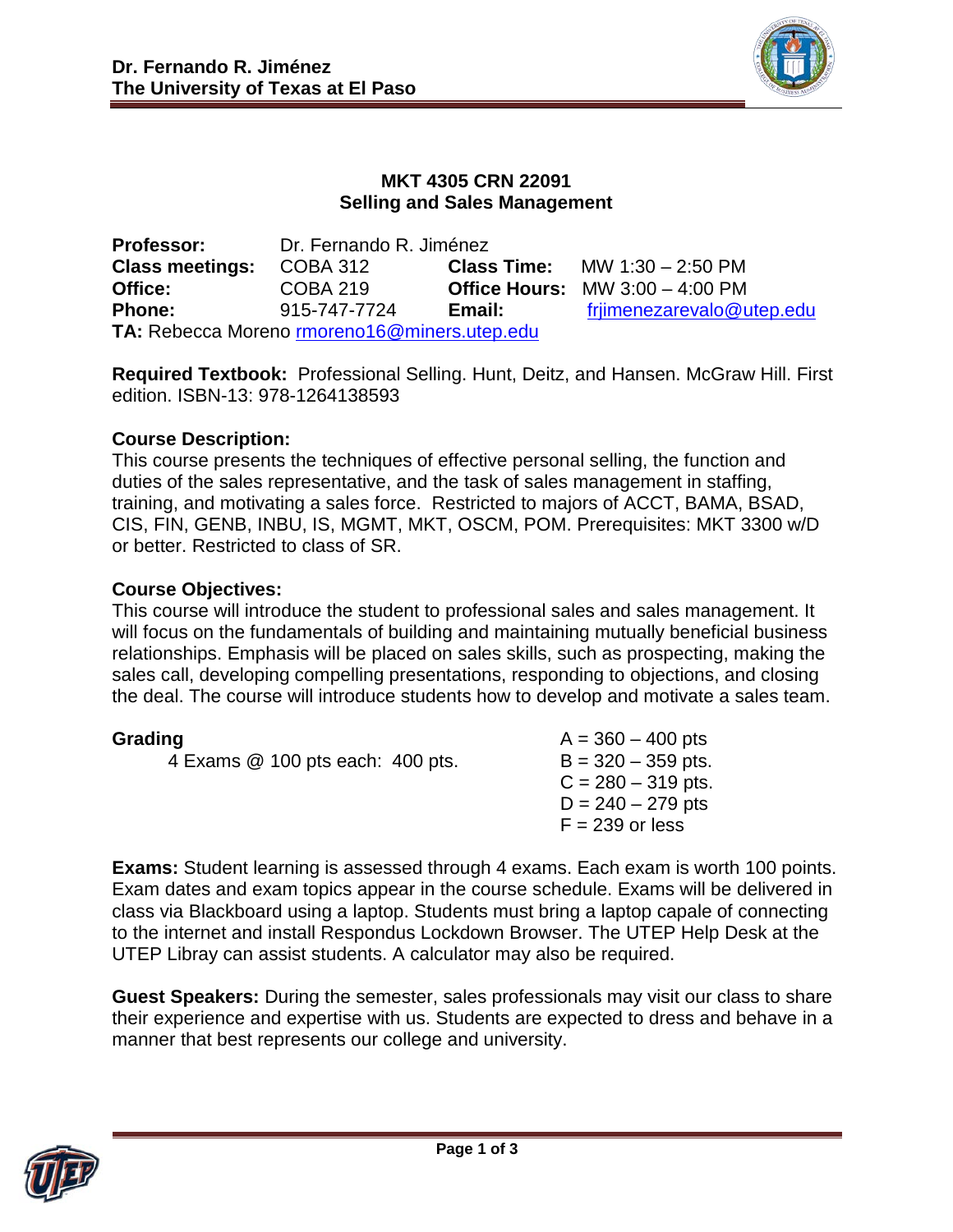

**Extra Credit Assignments:** Extra credit assignments will be announced and completed in-class. Extra credit assignments will be graded. Submission by itself does not warrant full points. Late and make-up extra credit assignments will not be graded. Some assignments involve a team effort. Students cannot make up extra credit assignments.

**Attendance:** Students are expected to attend all sessions. In case of sickness, school or work-related travel, military assignments, and other unexpected events, please notify the instructor as soon as possible.

# **Special accomodations for students**

Students that need classroom accommodations, please contact The Center for Accommodations and Support Services (CASS) at 747-5148, or by email to cass@utep.edu, or visit their office located in UTEP Union East, Room 106. For additional information, please visit the CASS website at [www.sa.utep.edu/cass.](http://www.sa.utep.edu/cass)

### **Class drop**

The last day to drop the class with a "W" is **April 1, 2022**. The student MUST contact an advisor to complete a course drop. I cannot do it, and it will not happen automatically. If a student does not drop the class and stops coming to class, the student will receive an "F".

## **Academic Dishonesty:**

"Any student who commits an act of scholastic dishonesty is subject to discipline. Scholastic dishonesty includes, but is not limited to, cheating, plagiarism, collusion, the submission for credit of any work or materials that are attributable in whole or in part in another person, taking an examination for another person, any act designed to give unfair advantage to a student or the attempt to commit such acts. Proven violations of the detailed regulations, as printed in the Handbook of Operating Procedures (HOP) and available in the Office of the Dean of Students, may result in sanctions ranging from disciplinary probation, to failing grades on the work in question, to failing grades in the course, to suspension or dismissal, among others."

"It is a violation of copyright laws to copy any portion of the textbook."

### **COVID-19**

If you have tested positive for COVID-19, you are encouraged to report your results to covidaction@utep.edu , so that the Dean of Students Office can provide you with support and help with communication with your professors. It is important to follow all instructions that you receive as part of the diagnosis, including isolation and staying at home until a negative test is produced. If you experience COVID-19 symptoms, please follow the isolation protocol by staying at home and getting tested as soon as possible. We strongly encourage you to think and act proactively in all matters related to COVID-19 and your academic endeavors. The Center for Disease Control and Prevention recommends that people in areas of substantial or high COVID-19 transmission wear face masks when indoors in groups of people. The best way that Miners can take care of miners is to get the vaccine. For more information about the current rates, testing, and vaccinations, please visit [www.epstrong.org.](http://www.epstrong.org/)